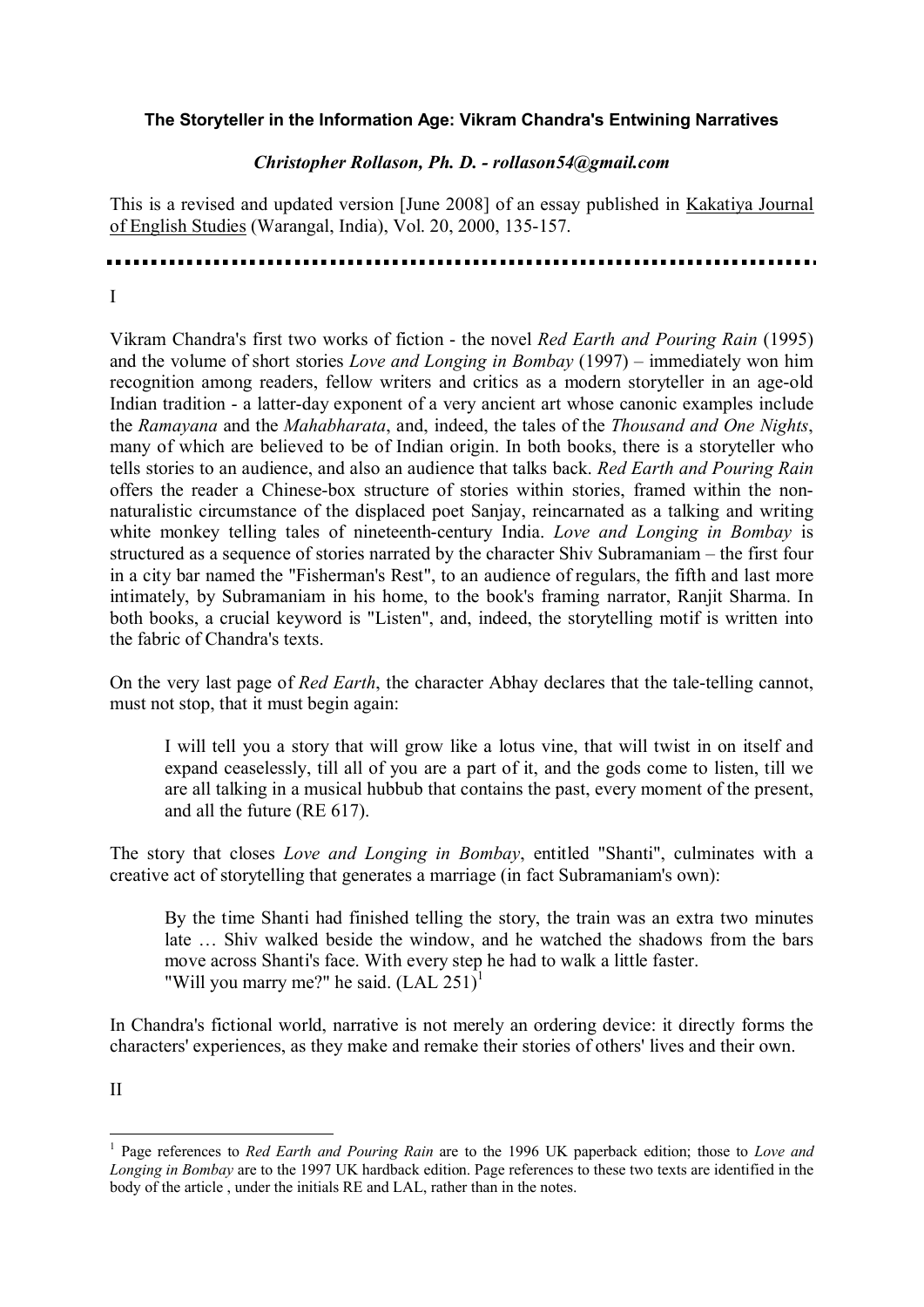Chandra's narratives are, besides, also part of the great continuing story that is India. The chosen subject-matter of the two books under discussion is the subcontinent – in part or in whole, its past and its present, its inherent dynamic and its relations with the wider world. The author does, of course, fall into the category of expatriate or diasporic practitioners of the genre known as Indian Writing in English (IWE); and, as a US resident who nonetheless spends considerable time in India (he has described himself as a "frequent flyer" between the two countries<sup>[2](#page-1-0)</sup>), he stands at a particular intersection point, one also occupied by many of his fellow Indo-Anglian writers.

The most celebrated member of what we may call the IWE/diasporic literary school is of course Salman Rushdie, and his case is in many ways paradigmatic of a whole generation. It is hardly necessary today to underline the circumstance, over the last two decades, of the "boom" in contemporary Indian and South Asian fiction in English, be it home-grown or diasporic, as manifested both in worldwide sales and in critical and academic reception. Indian literature had, of course, always and most certainly been 'there', and had gained outside esteem earlier in the twentieth century through the works of such masters as Rabindranath Tagore (who wrote essentially in Bengali, but gained sufficient recognition to be awarded the Nobel in 1913) and the pioneering IWE trio of Raja Rao, Mulk Raj Anand and R.K. Narayan. However, the global recognition of a whole school of subcontinental writers is a relatively new phenomenon. Many of the best-known South Asian writers now active are in fact expatriates or second-generation emigrants, based in the US, Canada or elsewhere. Into this category fall, apart from Rushdie and Chandra, male writers such as Vikram Seth, Rohinton Mistry, Amitav Ghosh, or the Canadian-Sri Lankan Michael Ondaatje, and female writers including Anita Desai, Gita Mehta, or Jhumpa Lahiri. The English-medium practitioners of fiction who have remained in India tend on the whole to be better known at home than internationally – cases in point being Shobha Dé and Khushwant Singh, and the most obvious exception being the Booker Prize-winning Arundhati Roy.

Salman Rushdie is generally regarded in the West, rightly or wrongly, as the torchbearer of English-medium fiction of and from the subcontinent. It is a grave mistake, though one often made, to view Rushdie's career solely through the distorting prism of the controversy over *The Satanic Verses*. That exploded in 1988, but, in purely literary terms, his rise to fame has to be dated to the publication, seven years before in 1981, of his second and epoch-making novel, *Midnight's Children*. As representative of the early critical reaction to this book, we may take the comments of the British critic William Walsh, in an essay, "India and the Novel", published in 1983. Walsh describes *Midnight's Children* in the following terms:

(…) a novel unprecedented in scope, manner and achievement in the hundred and fifty year old tradition of the Indian novel in English (…) composed of elements of magic and fantasy, the grimmest realism (…), extravagant farce, multi-mirrored analogy and potent symbolic structure … indelibly stamped into unity by a powerful personality, which wrestles the language and the fiction down and masters it to serve a huge purpose, namely the personification of India and the realisation of Indian life.<sup>[3](#page-1-1)</sup>

Over a decade later, Anita Desai, in an interview published in 1985, confirmed the unusual significance of Rushdie's novel for a whole generation of Indo-Anglian writers:

<span id="page-1-0"></span><sup>&</sup>lt;u>.</u> <sup>2</sup> See Chandra, "Frequent Flyer", 81.

<span id="page-1-1"></span><sup>&</sup>lt;sup>3</sup> Walsh, "India and the Novel", 257-258.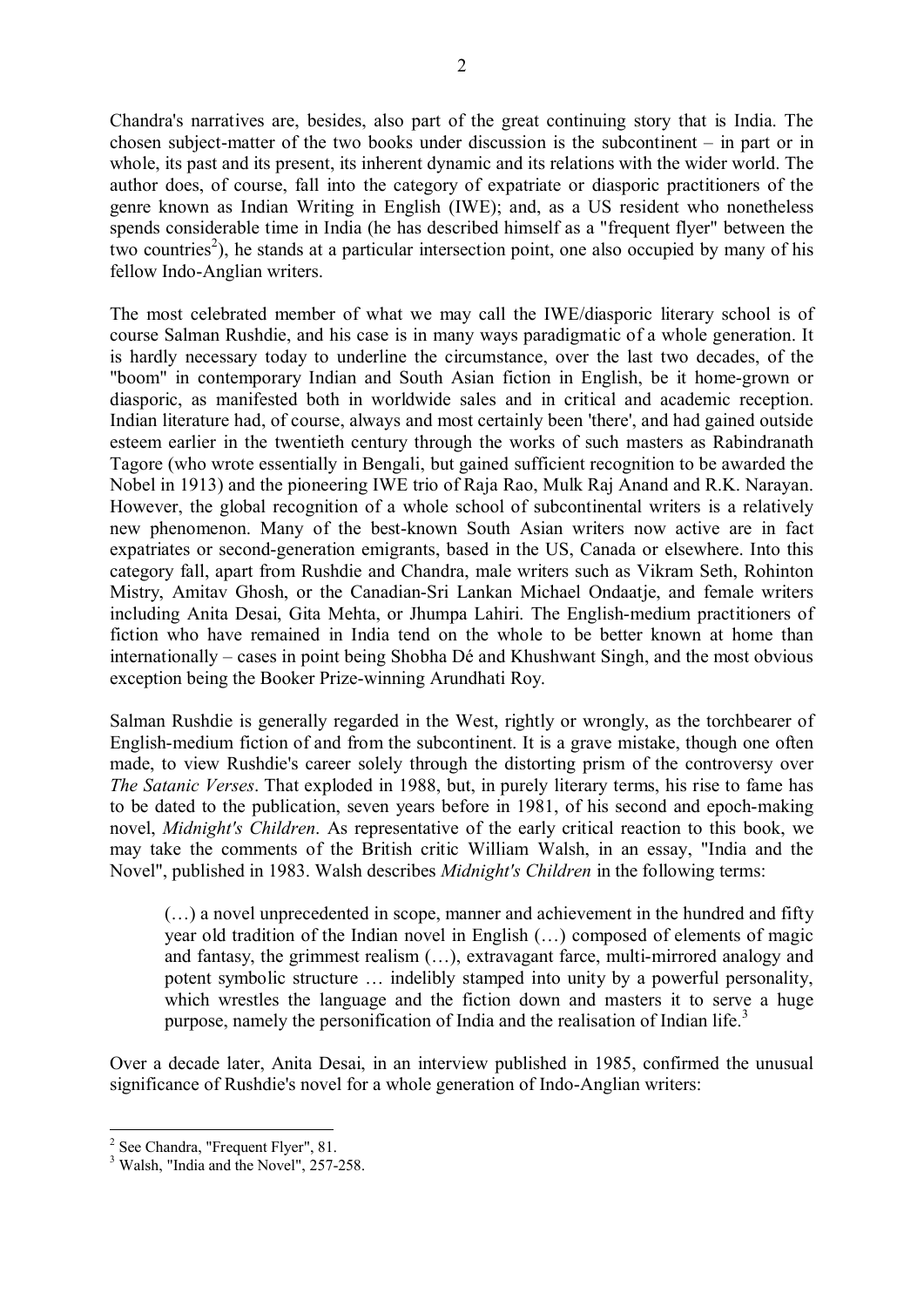It was a very ambitious and bold book. And, partly because of the success of the book, it led to a whole generation of writers and gave them the confidence they might not have had otherwise. It may be said to have set free the tongues of the younger writers - a tremendous influence upon their work.<sup>[4](#page-2-0)</sup>

*Midnight's Children* set the ground rules for many of its IWE successors, in more ways than one. It operates within the magic-realist mode as exemplified by Latin American writers such as Alejo Carpentier and Gabriel García Márquez, mingling conventional realism with elements of dream, fantasy and the marvellous, and drawing in the process on the storytelling resources of classical Indian myth and epic. It traverses a major swathe of the history of the subcontinent, homing in on the crucial moment of independence, midnight of 1 January 1947, but spreading backwards to the early twentieth century under the Raj and forwards to Indira Gandhi and the Emergency. Spatially too, its narrative crosses the subcontinent, from Kashmir to Bombay and extending to Pakistan and Bangladesh; and its pages throb with a restless sense of urgency, a refusal to exclude the political and historical dimensions and an insistence of commitment to both the act of writing and to the Indian reality that it signifies. We may sense this urgency in the book's conclusion, when Rushdie's narrator Saleem goes out to face near-certain death on the throbbing streets:

Yes, they will trample me underfoot, the numbers marching one two three, four hundred million five hundred six, reducing me to specks of voiceless dust … because it is the privilege and the curse of midnight's children to be both masters and victims of their times, to forsake privacy and be sucked into the annihilating whirlpool of the multitudes, and be unable to live or die in peace.<sup>[5](#page-2-1)</sup>

III

It is, then, in the first place in the context of the magic-realist/IWE mode opened up by *Midnight's Children* that we may locate the *tour de force* that is Vikram Chandra's *Red Earth and Pouring Rain*. Over more than 600 pages, Chandra's narrative sweeps, dizzyingly yet densely, across time and space, taking in several centuries of Indian history, as well as nineteenth-century England and contemporary America.

"Tell a story", declares the man-monkey Sanjay at the very end of the novel (RE 616); and, indeed, the whole book is made up of interlinked and interlocking stories. With breathless virtuosity, Chandra's narrative propels the reader backwards and forwards between the eighteenth and nineteenth centuries (India and England) and the contemporary world (India and the US). Fiction intermingles with history and myth: the dramatis personae include the historical adventurers Benoît de Boigne (1751-1830), from what is now the French territory of Savoie, the German Walter Reinhardt (1720-1778) and the Irishman George Thomas (1756- 1802). Above all, the key character Sikander is based directly on a historical figure from the nineteenth century. Chandra explains, in an interview of 1998 with the Italian critic Silvia Albertazzi: "at Columbia University in New York, in the library, I found a translation of the autobiography of Colonel [James 'Sikander'] Skinner, which was what made me write *Red Earth*<sup>" \*</sup> The narrative also incorporates divine personages from the Hindu pantheon:

<span id="page-2-0"></span> 4 Desai, interview with Lalita Pandit, 163.

<span id="page-2-1"></span><sup>5</sup> Rushdie, *Midnight's Children*, 463.

<span id="page-2-2"></span><sup>&</sup>lt;sup>6</sup> Chandra, Albertazzi interview, 73 [as this interview was published in Italian, I have re-translated my quotations from it back into English]. The translation of Skinner's book was, incidentally, into English from Persian, the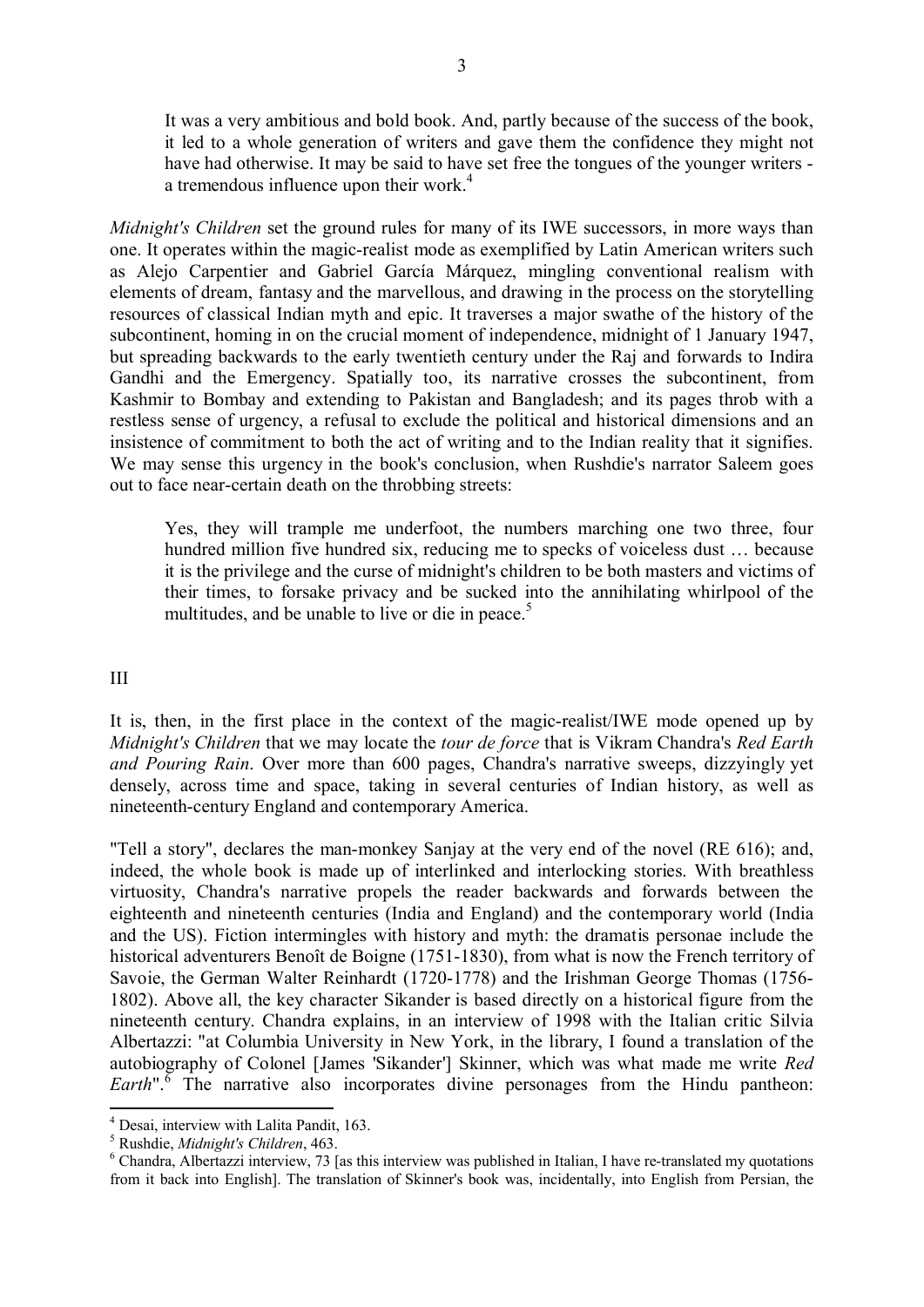Hanuman, Ganesha, and Yama, deity of death. The stories accumulate, hard on one another's heels: George Thomas loses himself for years among the Vehi, a strange, archaic forest tribe (invented by Chandra); later, in Rajputana, he falls in love with a princess whom he glimpses unveiled when the elephant bearing her howdah falls into a gully; in Calcutta, a Shakespeareobsessed Bengali supervises an English-language printing press; an English doctor's diary exposes the dark underside of a Victorian boarding school; a group of students crossing America by car pick up a mysterious woman hitchhiker; Abhay, a young Indian studying in the US, brings his girlfriend Amanda home, only for the relationship to collapse under her culture shock in a monsoon-drenched hill-station. The key characters are: Abhay from the cosmopolitan 1990s, torn between Indian and American values; and the colonial-era duo of Sikander, the warrior and man of action, and Sanjay, the poet who reincarnates as a monkey into Abhay's late twentieth-century world. Many of the narratives are told on the maidan outside Abhay's home, by and to a strange company that includes the family and its neighbours, the reincarnated Sanjay and the three divinities: the contemporary, the historical and the mythical blend into a single story-telling circle.

The stories unfold endlessly: the closing words of the book, "we will start all over again" (RE 617), send the reader back full circle to the beginning. It should be obvious enough that Chandra is writing within a very ancient Indian and eastern tradition. The novel's title itself is, as the author explains in a note, taken from a classical Tamil poem, by Cempulappeyanirar.<sup>[7](#page-3-0)</sup> Behind the narrative there lies, certainly, the presence of the great Indian epics; to quote Chandra, again from the Albertazzi interview: "As I wrote it, *Red Earth* seemed a novel quite remarkably out of fashion. I mean, its form comes from the stories of the *Mahabharata* and the *Ramayana* which my mother and aunts used to tell me when I was small. This type of spiralling narrative, with its juxtapositions and unexpected meetings, is an ancient Indian form". [8](#page-3-1) The figure of Hanuman, for example, obviously evokes the *Ramayana*. In addition, the British printing-press owner Markline speaks, in a condescending Eurocentric fashion that might recall Thomas Macaulay's notoriously cavalier dismissal of all of classical Indian literature<sup>[9](#page-3-2)</sup>, of the conventions of Indian epic narrative: "Plots meander, veering from grief to burlesque in a minute. Unrelated narratives entwine and break into each other ... Beginnings are not really beginnings, middles are unendurably long and convoluted, nothing ever ends." (RE 335). Here, whatever the prejudices the character may be expressing, the reader may conclude that our novelist is describing by stealth the features of his own narrative, and, by implication, *favourably* comparing the Indian tradition to which he lays claim with the linear, rationalist fictional models of the West.

At one remove from the literature of the subcontinent, another eastern presence lies behind Chandra's text, namely the *Thousand and One Nights*. The linking device of Sanjay the human monkey is a direct reference to the *Nights*. In the opening episode, Abhay, back in India on vacation, shoots and wounds a white monkey which has been annoying him. The monkey survives and is tended by Abhay's parents; inside the house, it displays a surprising

1

language in which Skinner had expressed himself despite his British origins, thus bringing into play multilingual and multicultural complexities of the kind that haunt Chandra's novel.

<span id="page-3-0"></span><sup>7</sup> The poem is quoted in the text of *Red Earth and Pouring Rain* (RE 233.)

<span id="page-3-1"></span><sup>8</sup> Chandra, Albertazzi interview, 72.

<span id="page-3-2"></span><sup>&</sup>lt;sup>9</sup> "I have read translations of the most celebrated Arabic and Sanscrit [sic] works. I have conversed both here and at home with men distinguished by their proficiency in the Eastern tongues. I am quite ready to take the Oriental learning at the valuation of the Orientalists themselves. I have never found one among them who could deny that a single shelf of a good European library was worth the whole native literature of India and Arabia." (Macaulay, "Minute on Indian Education").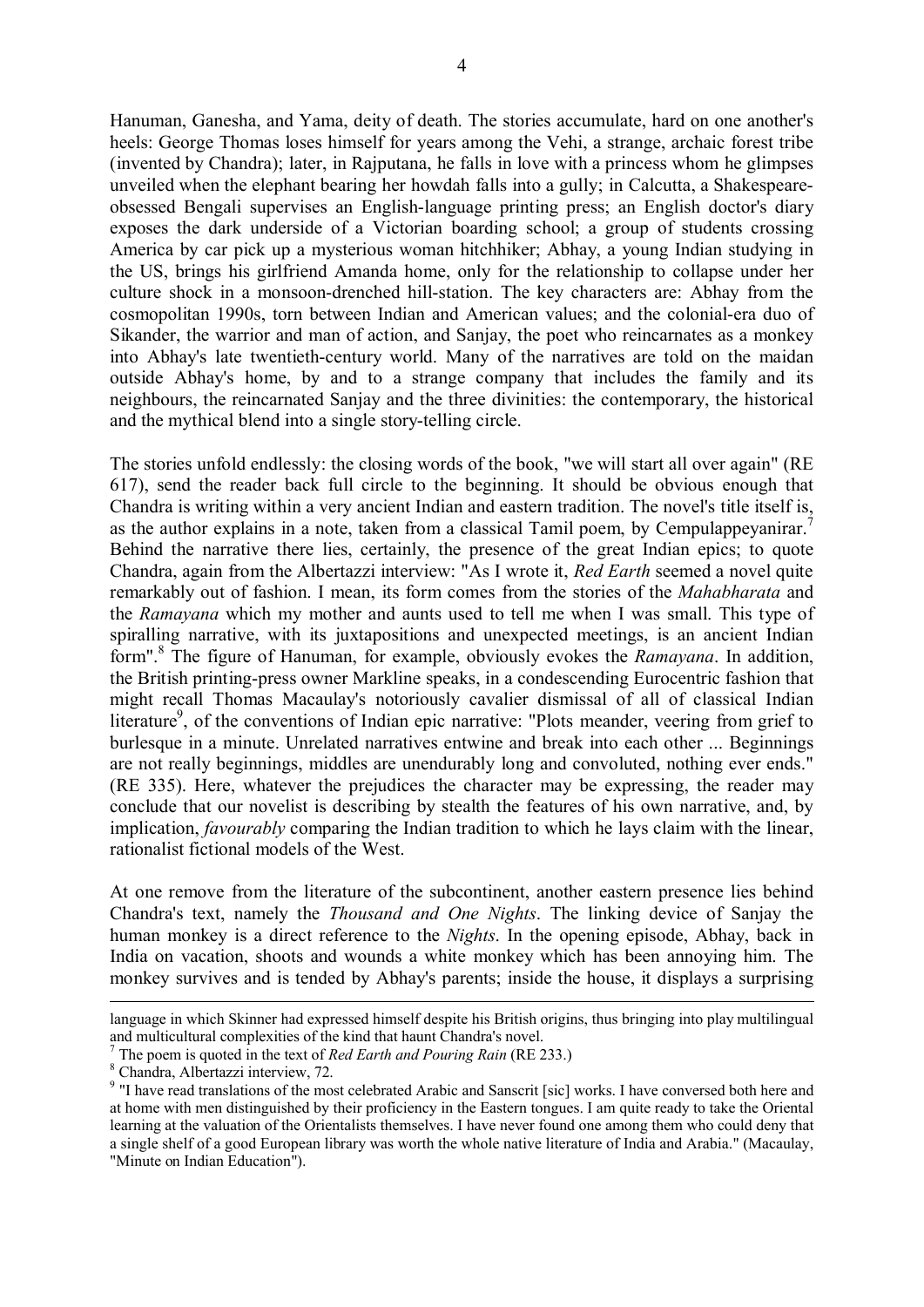facility with the typewriter, and begins to use that medium to reveal - in English - the tale of its previous life as the poet Sanjay:

On the twenty-ninth day, Ashok sat before his desk and pulled the cover off a peculiar black machine, which I was later to realize was a typewriter. Then, however, I watched curiously as ... the paper rolled up and curled over, revealing to me, even at that distance, a series of letters from the language I had paid so much to master. Intrigued, I lowered myself to the ground and walked over to the machine. I hopped up onto the table and circled the black machine, running my claws over the keys with their embossed, golden letters. I touched a key lightly and waited expectantly ... I pressed a key and an 'a' magically appeared next to the 'i' ... Ashok looked on with growing uneasiness; clearly, my actions were too deliberate for a monkey. I learned much too fast. (RE 9-10)

The reader is swiftly asked to accept this outlandish circumstance as given: "I hurriedly typed: 'do not fear me. i am sanjay, born of a good brahmin family .... '" (RE 11); and later on, finds the monkey not only typing but writing with the pen: '"After death?', I wrote (wondering at the smooth glide of the strange metal pen over the paper). 'Why, this, all this: life again."' (RE 123).

To some non-Indian readers, this writing monkey might appear a typically late-twentieth century magic-realist device, a deliberate and arbitrary piece of strangeness - as in, say, "Axolotl", a story by the Argentinian fabulist Julio Cortázar in which a man mutates into a primeval amphibian. In fact, however, not a few readers will have met Chandra's monkey before, in the pages of the *Thousand and One Nights*. As part of the tale, or, rather, the set of interlocking tales that goes under the name of "The Porter and the Three Girls of Baghdad", each of three one-eyed dervishes narrates his life-history. In "The Tale of the Second Dervish", the narrator is metamorphosed into an ape by a malignant jinnee, but, finding himself in a king's palace, seizes a scroll of parchment and begins writing poems on it, thus revealing his estranged humanity:

I sprang upon the men and snatched the scroll from their hands ... ape though I was, I made a sign to them that I wished to write. "Let him try" said the captain. "If he scribbles we will chase him away, but if he writes with a fair hand I shall adopt him as my son. For never in my life have I seen a more intelligent ape". I took the pen, dipped it into the inkpot, and began to write. I wrote out six couplets, each in a different script ... [10](#page-4-0)

The subsequent adventures of this ape are not paralleled in Chandra (he is finally restored to human shape at the cost of losing an eye); even so, Chandra's novel contains a character - a French adventurer called Moulin - who has, like the dervish, lost an eye in a fight and bears "a scar that stretched across his forehead to an empty eye-socket" (RE 234). The similarities between the two monkey episodes are striking ("Clearly, my actions were too deliberate for a monkey. I learned much too fast"; "Never in my life have I seen a more intelligent ape"). Indeed, there can be little doubt over the source of the simian scribe, since Chandra has in fact explicitly mentioned the "writing ape" of the *Thousand and One Nights*, in an essay entitled "The Cult of Authenticity" (of which more later) which he published in 1999 in the *Boston Review*. [11](#page-4-1) The parallel is, at all events, arresting given that it is through a miraculous act of

<u>.</u>

<span id="page-4-0"></span><sup>10</sup> Dawood (trans.), *Tales from the Thousand and One Nights*, 272.

<span id="page-4-1"></span><sup>&</sup>lt;sup>11</sup> Chandra, "The Cult of Authenticity".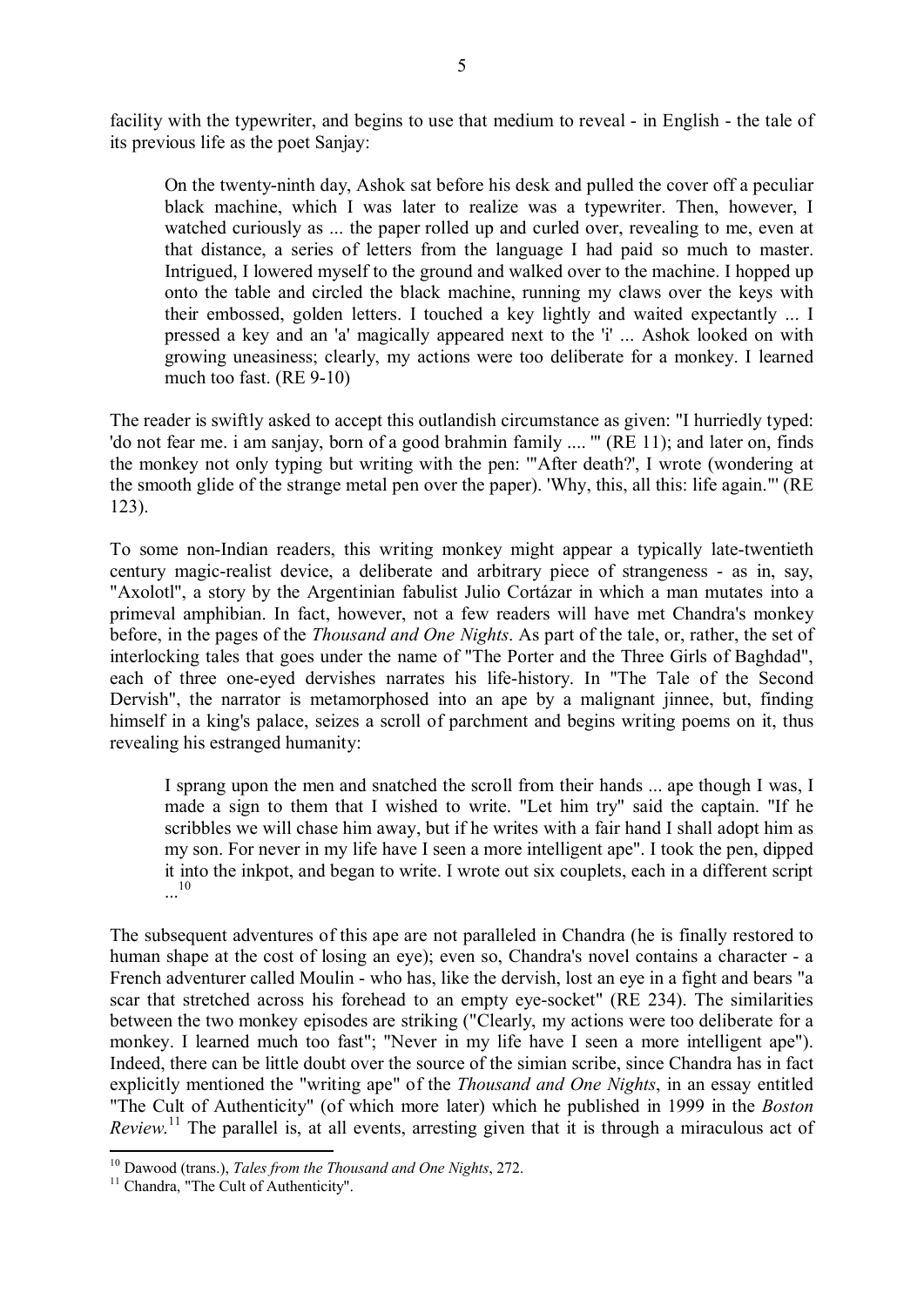*writing* - the production of a text within the text - that Chandra anchors his eminently modern fiction in the immemorial story-telling traditions of the East.

Chandra is, nonetheless, also, as we have seen, very much one of that generation of subcontinental émigré writers whose life and work straddle East and West; and the text of *Red Earth and Pouring Rain*, as might be expected, is also pervaded by references to the literary heritage of the West. In this respect, Chandra's narrative resembles Michael Ondaatje's Booker-winning novel of 1992, *The English Patient*. Ondaatje presents in his novel, among other stories, an intense, but ultimately doomed, relationship that unfolds towards the end of the second world war in an Italian villa, between Hana, the Canadian nurse who tends the patient of the title, and Kip, a Sikh sapper in the British army. He thus explores the problematic subject of East-West communication through an intimate relationship - a device also used by Chandra. Ondaatje's text deploys a formidable arsenal of literary allusions, albeit from the Western tradition rather than from the East. In the villa's dilapidated library, Hana takes up a stray volume of James Fenimore Cooper, or Stendhal; when she reads aloud to her "English patient" (who is actually Hungarian), the novel's text directly quotes the famous opening of Rudyard Kipling's *Kim* ("He sat, in defiance of municipal orders, astride the gun Zam-Zammah on her brick platform"). Kip, in a flashback to his recruitment in England by Lord Suffolk, recalls how his gaze focused on a copy of Herman Melville's novel *Pierre, or the Ambiguities*. The density and recurrence of these intertextual references suggest that Ondaatje is deliberately placing his own novel within a much older tradition in which sense is made of a chaotic world through the written word. Thus, the bedridden patient recalls of another character: "He was a man who wrote, who interpreted the world ... When we came on messages on our travels - any wording, contemporary or ancient, Arabic on a mud wall, a note in English written in chalk on the fender of a jeep - he would read it and then press his hand upon it as if to touch its possible deeper meanings".<sup>[12](#page-5-0)</sup>

Chandra's novel follows a comparable intertextual strategy. There is explicit allusion to some of the same writers - to Melville ("Mrs Christiansen has started on *Moby Dick*" - RE 196), and, crucially for the Anglo-Indian theme, to Kipling. Abhay discovers a copy of *Kim* at Amanda's parents' house (RE 588); the Irishman George Thomas finds himself "taken for a Pathan" thanks to his "sunburnt skin" (RE 125) - a detail which may recall Kimball O'Hara, Kipling's part-Indianised Irish orphan who blends effortlessly into the alleys of Lahore. Shakespeare himself briefly appears centre-stage, in the episode of the Calcutta printing works and its overseer and devotee of the English dramatist, Sorkar (RE 316). The adventures of the murderous Dr Sarthey - whom Sanjay, after following him to London, eventually identifies as the perpetrator of the infamous "Jack the Ripper" murders - have something of the atmosphere of Robert Louis Stevenson's *Dr Jekyll and Mr Hyde*. Chandra's text is laced with literary allusions both explicit and hidden, and a number of the intertextual relationships thus set up merit particular comment.

*Red Earth and Pouring Rain* contains a fascinating trace of a writer who has himself been seen as the modern high priest of intertextuality, namely the celebrated Argentinian writer Jorge Luis Borges. At the end of Chandra's novel, Sanjay receives the gift of longevity from Yama, in exchange for the agonizing loss of his tongue. He laboriously tracks the killer Sarthey from India to England, passing through endless vicissitudes on the way:

<u>.</u>

<span id="page-5-0"></span><sup>12</sup> Ondaatje, *The English Patient*, 61, 222, 93, 188, 243.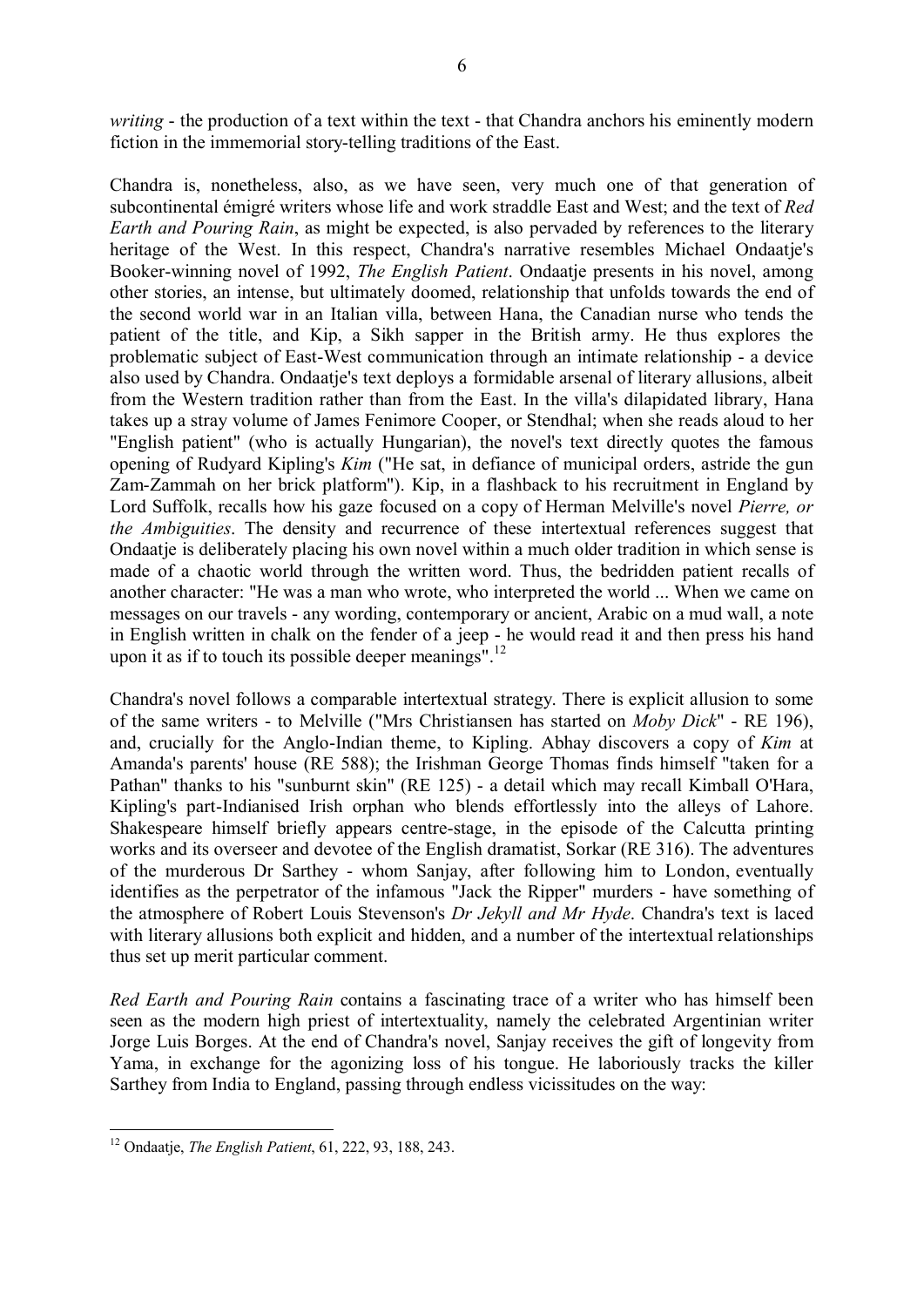In the Punjab, on the banks of the Ravi, Sanjay was assaulted by robbers ... and left for dead in the water ...; near Kabul he was kidnapped by a minor chieftain and enslaved for thirteen years in a barren village near Herat ...; in Basra he was given a place on the deck of a ship sailing to Cairo ...; he walked into a sandy wilderness that seemed endless ...; when he emerged in Jerusalem he was detained as a madman in a squalid prison ...; when on the outskirts of Jaffa he found an open window in a merchant's house, he entered and took bags of gold and silver ...; then a passage to Crete and on to Otranto was simple, and the walk up the long length of Italy to Rome was nothing but easy (RE 546-547).

This arduous journey, elongated beyond all verisimilitude by the device of the traveller's miraculous longevity, in some ways recalls a comparable sequence in a tale of the marvellous by Borges entitled "El inmortal" ("The Immortal"). Chandra has, in fact, avowed his "affection" for a writer whom he even calls "Borges-bhai", in "The Cult of Authenticity" - in which essay, multiplying the intertextuality, he praises the Argentinian as "the writer who loved the *Thousand and One Nights* so much that he wrote an essay about its various translations". [13](#page-6-0) In "El inmortal", the narrator, a Roman legionary who has lost his mortality by plunging into a magic river, recounts his wanderings:

I travelled over new kingdoms, new empires. In the fall of 1066, I fought at Stamford Bridge ... In the seventh century of the Hegira, in the suburb of Bulaq, I transcribed with measured calligraphy, in a language I have forgotten, in an alphabet I do not know, the seven adventures of Sinbad and the history of the City of Bronze. In the courtyard of a jail in Samarkand I played a great deal of chess. In Bikaner I professed the science of astrology and also in Bohemia. In 1638 I was at Kolozsvár and later in Leipzig ... On the fourth of October, 1921, the *Patna*, which was taking me to Bombay, had to cast anchor in a port on the Eritrean coast.

The resemblance between the two sets of wanderings is striking. There are certain differences (Chandra uses a less drawn-out time-scale than Borges, and Sanjay's travels are towards a purpose and a goal, which is not the case with Borges' wanderer), but in both cases there is a sense of the arbitrary and the magical, on a strange journey that seems everlasting but finally ceases: in the end Sanjay dies to be reincarnated, while Borges' soldier becomes an ordinary mortal once more. We may also note Borges' textual evocation of - here too - the *Thousand and One Nights* (Sinbad), his intertextual allusion to Joseph Conrad (in whose *Lord Jim* the eponymous hero makes his famous leap from a ship called the *Patna*), and his indirect reference to India (the name *Patna* also denotes the capital of Bihar, and Borges' vessel is sailing to Bombay). The parallel appears especially striking if we recall that the Argentinian writer's work as a whole has been seen as a summation or condensation of an entire literary heritage; in the words of Harold Bloom, Borges' work "draws upon the entire Western Canon

1

<span id="page-6-0"></span><sup>13</sup> Chandra, "The Cult of Authenticity". Cf. Borges, "Los traductores de las *1001 Noches*" ("The translators of the *Thousand and One Nights*").

<span id="page-6-1"></span><sup>&</sup>lt;sup>14</sup> Borges, "The Immortal", 146-147 (Spanish text, "El inmortal", 24). The original reads: "En el otoño de 1066 milité en el puente de Stamford (...) En el séptimo siglo de la Héjira, en el arrabal de Bulaq, transcribí con pausada caligrafía, en un idioma que he olvidado, en un alfabeto que ignoro, los siete viajes de Simbad y la historia de la Ciudad de Bronce. En un patio de la cárcel de Samarcanda he jugado muchísimo al ajedrez. En Bikanir he profesado la astrología y también en Bohemia. En 1683 estuve en Kolozsvár y después en Leipzig. (…) El 4 de octubre de 1921, el *Patna*, que me conducía a Bombay, tuvo que fondear en un puerto de la costa eritrea".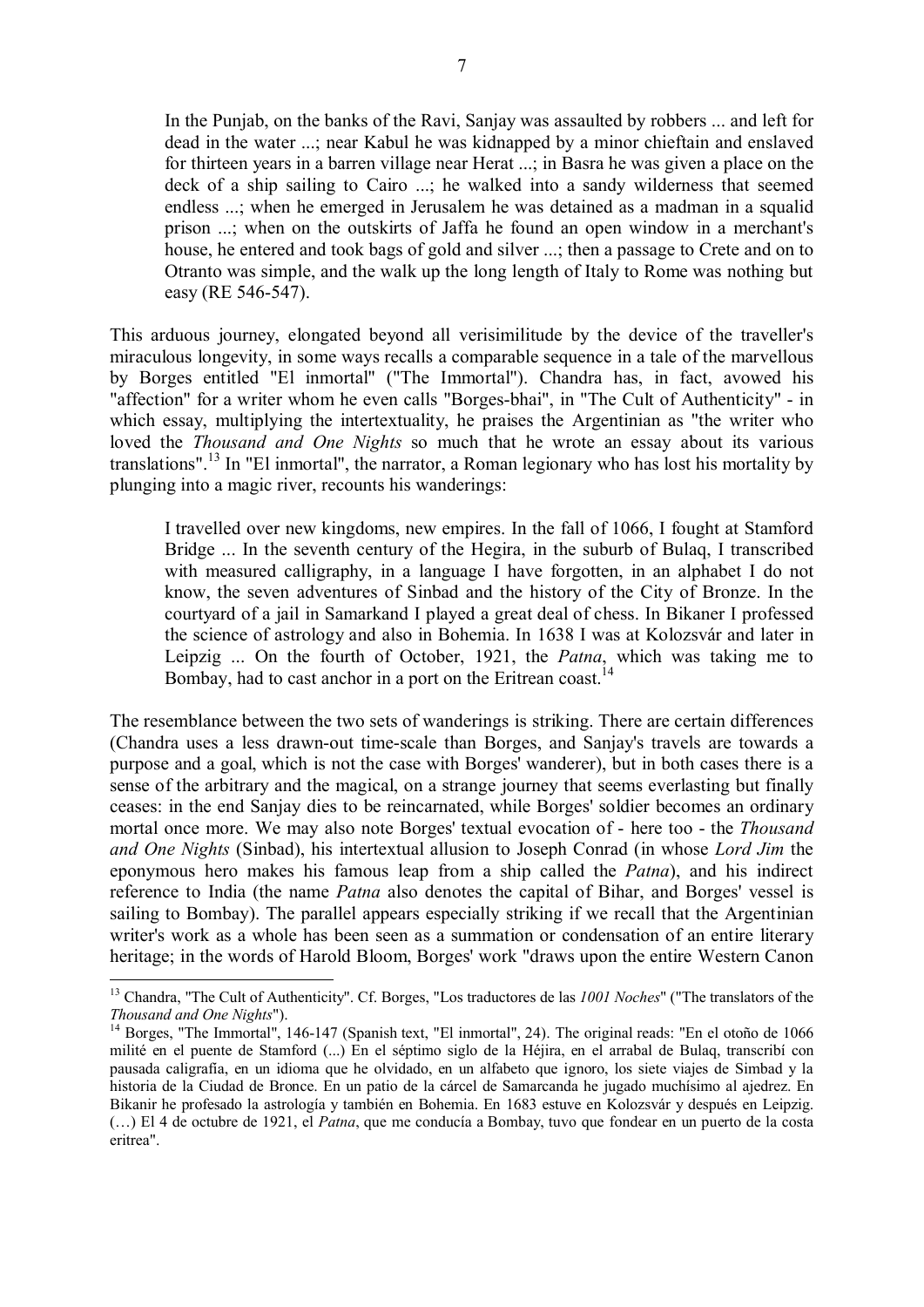and more".<sup>[15](#page-7-0)</sup> Chandra, we may conclude, has drawn in turn on the canonic master from Buenos Aires in constructing his own story of stories.

Also hidden in *Red Earth and Pouring Rain* is what seems a clear reference to another master of the enigmatic short tale, namely Edgar Allan Poe - who, as it happens, wrote, in "The Thousand-and-Second Tale of Scheherazade", his own ironic pastiche of the *Thousand and One Nights*, in the shape of an apocryphal eighth voyage of Sinbad. Poe is mentioned by name in Chandra's novel (in one of the American sequences, a character called Tom confesses: "I read Poe behind the gym" - RE 196); and, as with Borges, a tale of Poe's appears to lie behind one of Chandra's episodes. "A Tale of the Ragged Mountains" (1845) is a story primarily about mesmeric or hypnotic therapy, set in Virginia in 1827, which also includes an inset narrative that flashes back to an episode in the imperial history of the British East India Company under Warren Hastings - the revolt of Cheyte Singh, Rajah of Benares, in 1781. Poe found the historical circumstances, and numerous details for his story, in an essay entitled "Warren Hastings" by none other than the already-cited Thomas Macaulay, published in 1841.

In Chandra's narrative, George Thomas, in the course of his wanderings, enters the warriorland of Rajputana (far from Benares), and the reader is told: "Here, Raja Cheit Singh of Benares had come to marry off one of his sons, and Thomas was retained as part of a cavalry escort". His new employer is in a "desperate hurry", anxious to return home as soon as possible: "the Rajah was threatened by his eastern neighbour, that profiteering, hungry amoeba-like being that had not yet metamorphosed into an empire, the East India Company. An old question of ascendancy and tribute had simmered for months ... and the enemy had taken advantage of the Rajah's absence to escalate the level of conflict to open manoeuvring in preparation for war, for invasion and besieging" (RE 126). This is the same Cheit or Cheyte Singh as appears in Poe's tale. In 1781, Hastings demanded tribute from the Rajah, who refused to pay; the British took revenge by imprisoning him in his own palace, and Poe's narrative focuses on Cheyte Singh's dramatic escape. It was a short-lived triumph, however, as soon afterwards the Company incorporated Benares into its dominions. In "A Tale of the Ragged Mountains", "the man escaping by the string of turbans, was Cheyte Singh himself".<sup>[16](#page-7-1)</sup>

The parallels between Poe's and Chandra's texts go beyond this episode; there is also a structural similarity, for both fictions alternate between India and the US. The events of Benares appear in Poe's tale as a waking dream experienced by the protagonist, Augustus Bedloe - which appears to have been put into his head, via remote hypnosis, by his physician, a Dr Templeton, who had actually served as an officer under Hastings and had lived through the events in person. Poe's story thus moves from the US to India, then back to the US again. The figure of the manipulative doctor is central to Poe's tale: Bedloe dies soon after the dream - supposedly from a poisonous leech, but the reader may suspect murder by Templeton; the motif returns in Chandra's novel in the shape of the Jekyll-and-Hyde figure Dr Sarthey. "A Tale of the Ragged Mountains" is, in fact, the only story by Poe which includes an Indian theme; nonetheless, it strikingly anticipates certain aspects of Chandra's novel, by combining a structure based on East/West alternation with the themes of imperial warfare in India and exploitative professionals in the West.

The intertextual element in Chandra goes beyond the older literary tradition, Eastern or Western, and also takes in implicit reference to contemporary Anglo-Indian writing -

<span id="page-7-0"></span><sup>&</sup>lt;u>.</u> <sup>15</sup> Bloom, *The Western Canon*, 471.

<span id="page-7-1"></span><sup>16</sup> Poe, "A Tale of the Ragged Mountains", 147.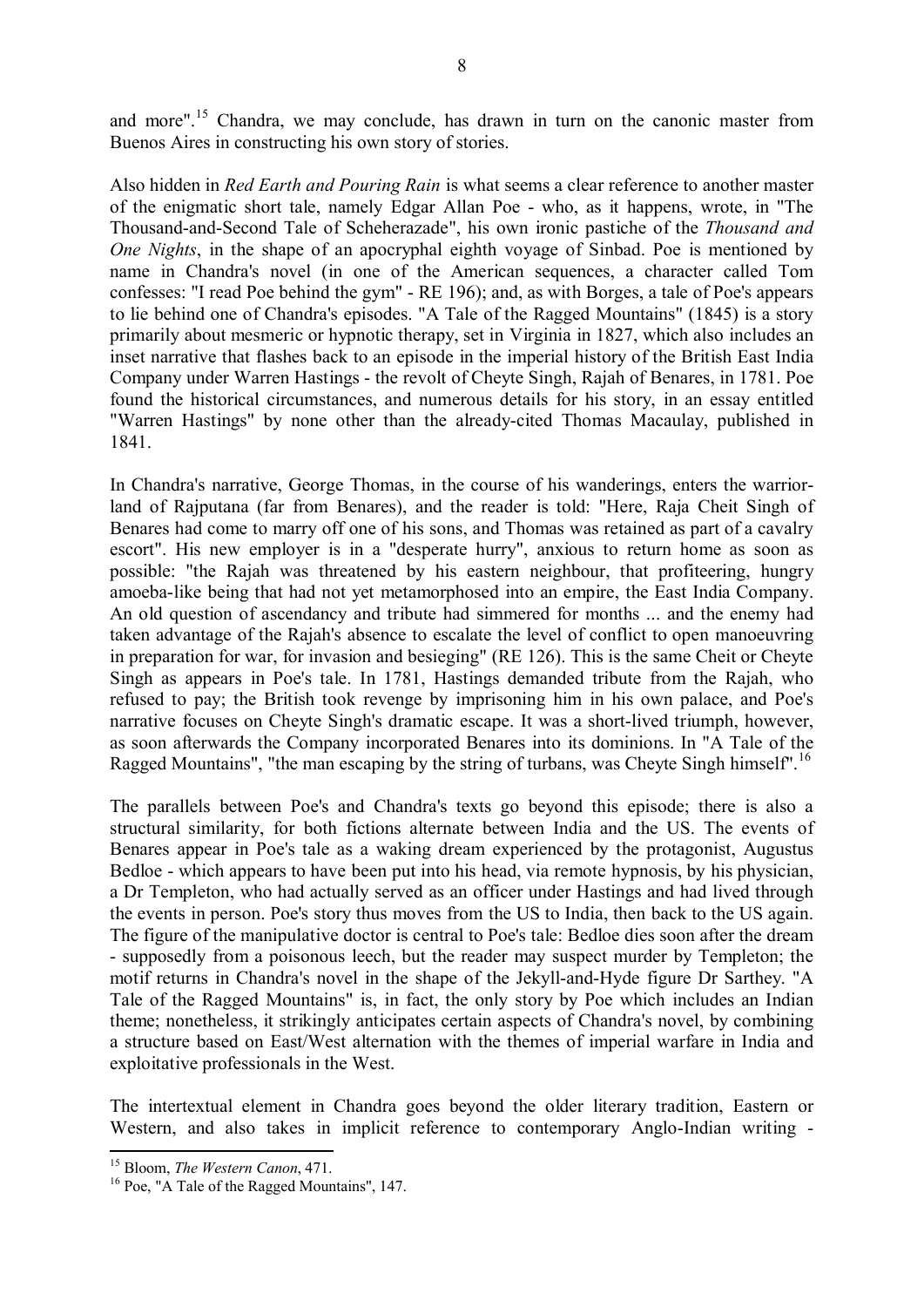specifically, to his celebrated coeval, Salman Rushdie. Like Chandra, Rushdie has drawn quite visibly on the *Thousand and One Nights* in his fictions. The "Calf Mountain" of *Grimus*, his first novel, is the magical Mountain of Kaf, as mentioned several times in the *Nights*; at the beginning of *Shame*, the poet Omar Khayyam Shakil imagines his home mountains populated by angels who could have stepped out of the seventh voyage of Sinbad; and in *Haroun and the Sea of Stories* he transparently evokes the famous story-cycle in the names of the characters Haroun and his father Rashid (pointing straight to the Caliph Haroun-al-Rashid of the *Nights*). Rushdie and Chandra further resemble each other in their use of intertextual references to Western literature: Chandra's Western literary allusions are paralleled in, for instance, *The Moor's Last Sigh*, a novel which puts down roots in that heritage by overtly recalling the likes of Lewis Carroll and - again - Edgar Allan Poe.<sup>[17](#page-8-0)</sup>

There are also audible echoes in *Red Earth and Pouring Rain* of Rushdie's *Midnight's Children*. Both novels are subcontinental epics stretching from the British era to the present day. Both, too, focus on a duo formed by two male characters: in Rushdie, Saleem and Shiva; in Chandra, Sanjay and Sikander. There are certain similarities between the two duos, heightened by the magic-realist mode employed by both novelists: Major Shiva and Sikander are both confident, outgoing men of action, with whom Saleem and Sanjay are contrasted as more introverted, insecure figures. Both pairs are linked by circumstances of birth: Saleem and Shiva are changelings, exchanged at birth by an ayah's machinations, but are also both members of the privileged group of "midnight's children", born on the stroke of Independence and endowed with magical powers ("to Shiva, the hour had given the gifts of war ... and to me ... the ability to look into the hearts and minds of men<sup>[18](#page-8-1)</sup>); Sikander and Sanjay are bound together by the manner of their birth, both of them conceived from miraculous, glowing laddoos initiatically eaten by their mothers (RE 153-154). The shadow of part-European origins hovers over Sikander, for, the miracle of his birth apart, his father is a British soldier, Hercules Skinner; while, comparably, Rushdie's Saleem believes that his own true father may be a Bombay Englishman.

There are, of course, also significant differences between the fictional trajectories of the two pairs. Sanjay actually gains in self-confidence and physical presence across the novel, finally acquiring - at a terrible price - magical longevity, and going on to kill Sikander, by now his deadly rival. Saleem, by contrast, born with a miraculous faculty of second sight (or hearing), in the end loses that power when he becomes a victim of the sterilisation campaign of the Emergency; while Shiva goes from strength to strength, rising from humble origins to become an officer in the Indian army, and is one of the handful of the group of "midnight's children" who manage to keep their magic powers intact.

Certainly, Chandra has staked out his novelist's claim on the same time-honoured ground as Rushdie - the territory of the ancient tradition of story-telling, be it of East or West. In *Haroun and the Sea of Stories*, Rushdie offers the reader a metaphor for fiction:

The Ocean of the Streams of Story was in fact the biggest library in the universe. And because the stories were held here in fluid form, they retained the ability to change, to become new versions of themselves, to join up with other stories and to become yet other stories; so that unlike a library of books, the Ocean of the Streams of Story was much more than a storeroom of yarns. It was not dead but alive.<sup>[19](#page-8-2)</sup>

<u>.</u>

<sup>17</sup> Rushdie, *The Moor's Last Sigh*, 238, 360.

<span id="page-8-1"></span><span id="page-8-0"></span><sup>18</sup> Rushdie, *The Moor's Last Sigh*, 200.

<span id="page-8-2"></span><sup>19</sup> Rushdie, *Haroun and the Sea of Stories*, 72.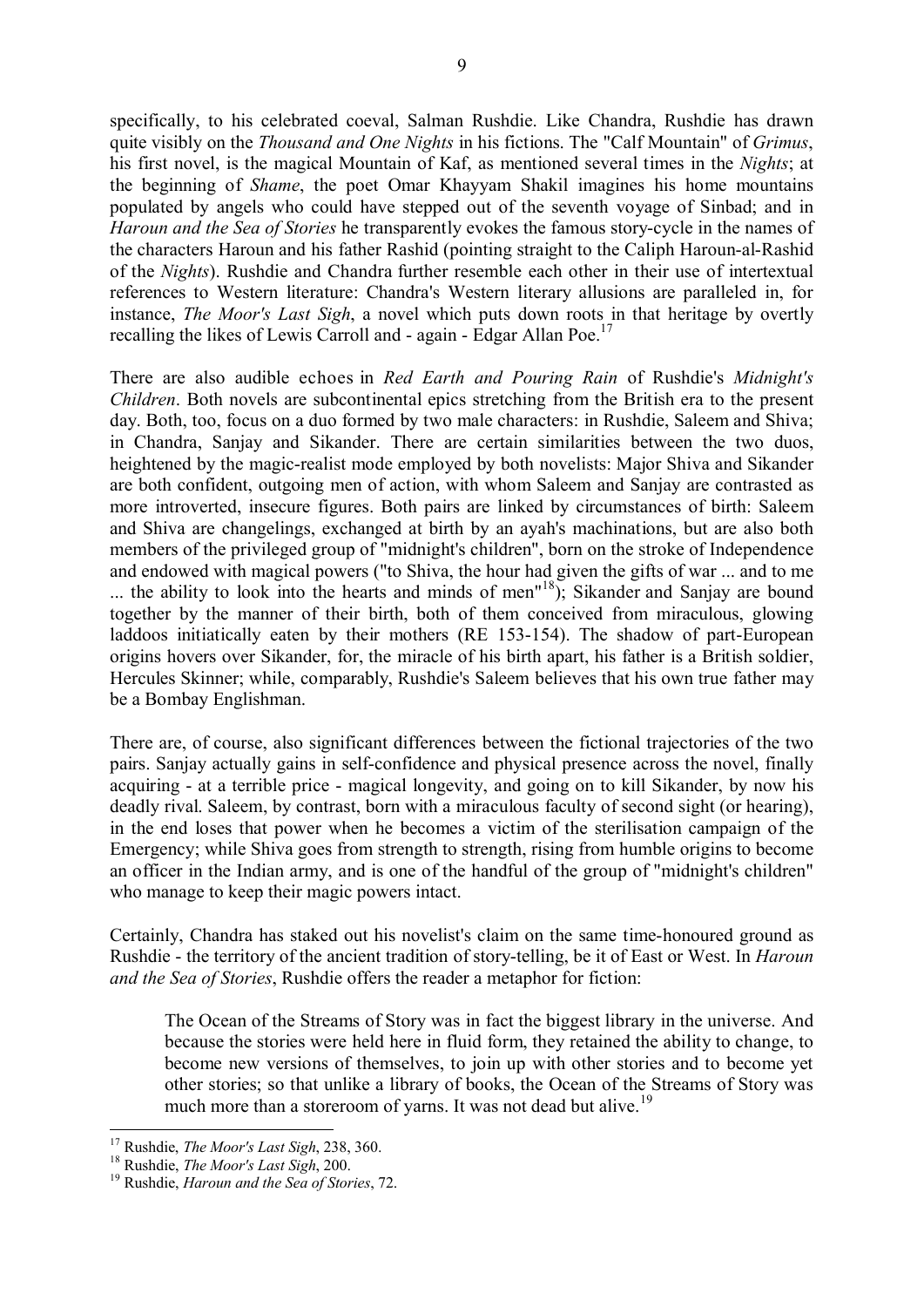Haroun's father, Rashid the professional story-teller, loses and finally regains his gift; the sea of stories risks being poisoned forever, but in the end is preserved. Chandra, too, is drawing on that same age-old ocean of story, "not dead but alive".

At a crucial moment in Chandra's novel, with the listeners clustering on the maidan to hear the tales, it seems as if, here too, the sea of stories may have to dry up:

Today the television cameras came, and also the death threats. We have been warned by several organizations that the story-telling must stop. The groups on the very far right - of several religions - object to the "careless use of religious symbology, and the ceaseless insults to the sensitivities of the devout". The far-left parties object to the "sensationalization and falsification of history, and the pernicious Western influences on our young" (RE 419).

The reference to "death threats" will make many think of Rushdie: the forces of religious and political obscurantism seem intent on silencing the narrative flow, in Vikram Chandra's fictional world as in Salman Rushdie's all-too-real universe. Still, and despite the encroachments of the religious hardliners, it is a sacred figure, Hanuman, who insists: "Go on ... Don't be afraid of what you have to tell ... Tell the story" (RE 420). Even when, at the very end, a listener, the young girl Saira, is injured by a gratuitous terrorist bomb, the storytelling refuses to stop. The characters go on weaving their tales; the reader reads on; and Vikram Chandra, in this his first novel, offers the reading public of both East and West a tribute to the age-old, yet ever-new, power of the word to bridge cultures across time and space, in the act of weaving *narratives that entwine*.

IV

After the omnivorous inclusiveness of this first book, *Love and Longing in Bombay* came as a somewhat different departure. In this collection of stories, rather than embracing the subcontinent in its grasp Chandra's writing explores the city of Bombay (he does not in this book call it Mumbai, other than right at the very end)<sup>[20](#page-9-0)</sup> as Indian microcosm. There is, of course, an established and considerable tradition of Indo-Anglian writing centred on Bombay, the vast, throbbing, infinitely diverse metropolis which, to quote the historian Sunil Khilnani, has become "lodged in the popular imagination as a totem of India itself … a place of bewilderment and exploitation, and an enticing and necessary destination brimming with opportunities". [21](#page-9-1) Bombay has been considered the manifestation *par excellence* of the modern city in India, and it features as an effective protagonist in its own right in a number of key literary works: in a good four novels by Rushdie, in Anita Desai's *Baumgartner's Bombay* (1988), in Shobha Dé's *Starry Nights* (1991) or *Strange Obsession* (1992), or in Rohinton Mistry's *Tales From Firozsha Baag* (1987), a short-story collection which anticipates Chandra by homing in on closely-observed urban lives.

Mistry chronicles the interlocked fortunes over time and space of the residents of one Bombay apartment complex, activating a plurality of voices; Chandra takes a different approach, linking otherwise diverse locations through a single framing narrator. At the same time, he explores a number of different genres (ghost story, love story, tale of detection, comedy of manners). This apparent heterogeneity is given thematic coherence by a naming device: the

<span id="page-9-0"></span><sup>&</sup>lt;u>.</u> <sup>20</sup> LAL 256. In *Sacred Games*, by contrast, Chandra uses "Bombay" and "Mumbai" interchangeably.

<span id="page-9-1"></span><sup>21</sup> Khilnani, *The Idea of India*, 136-137.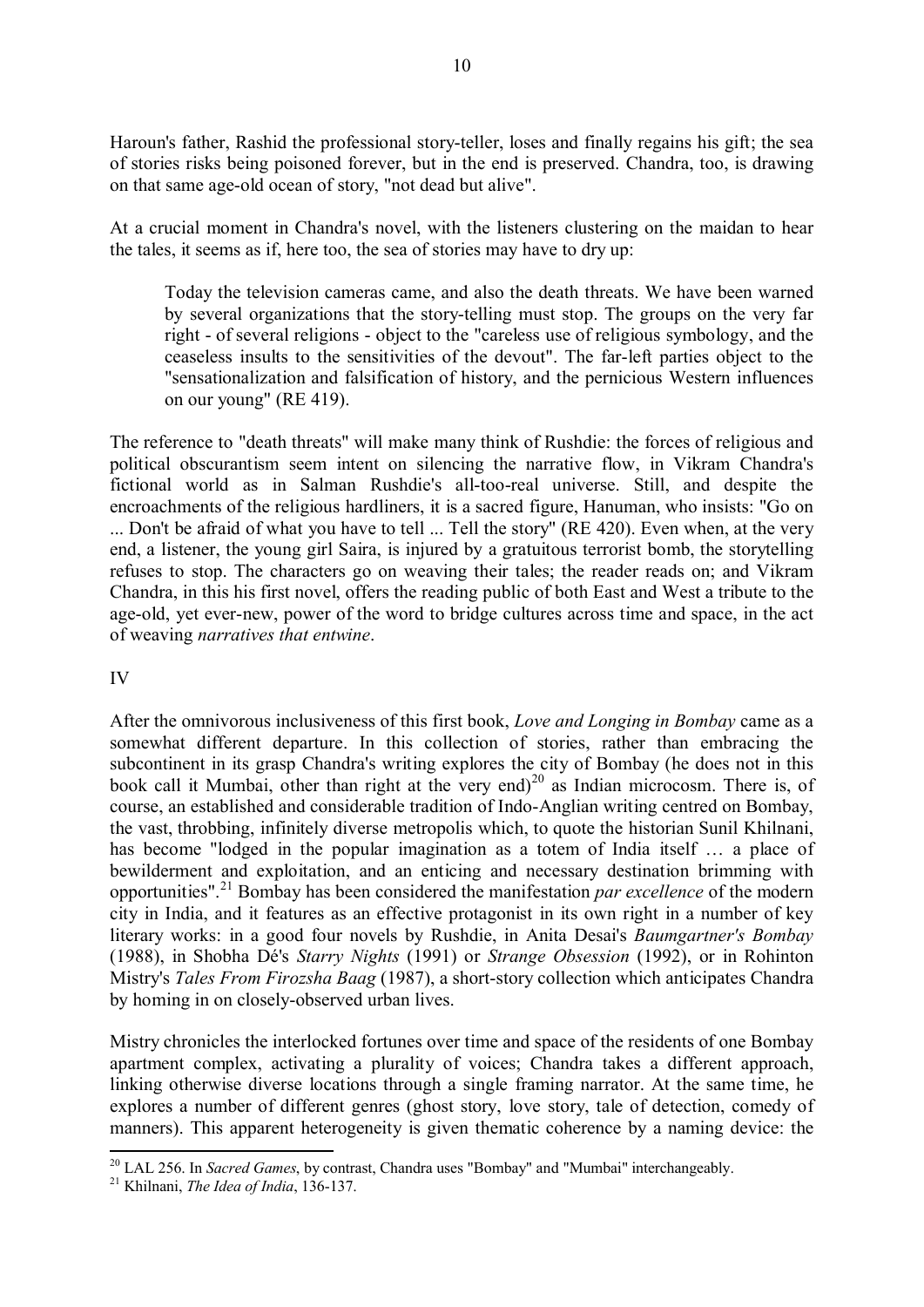title of each story evokes one of the fundamental concepts of Hindu philosophy - "Dharma", "Shakti", "Kama", "Artha" and "Shanti". In these stories, Chandra lays both pre-Independence history and magic realism aside, offering an essentially realist panorama of contemporary Bombay. The story titles ground his vision in tradition, but it is India's modern side that comes to the fore.

In his article "The Cult of Authenticity", Chandra views today's India as a hybrid of old and new, "full of elephants and snakes and mysticism, and also cell phones and nuclear weapons and satellites"<sup>[22](#page-10-0)</sup>. The story "Artha" highlights the new India of information technology, with its enterprise "Mega Computers, Ltd.", a software start-up ("She was leaning into the bluishwhite glow from a seventeen-inch monitor, motionless as a stalking crane and as acutely alive, fingers lightly on the keys" - LAL 164). "Artha", narrated within the main narrator's frame-narrative by a young computer programmer of Muslim origin, presents an unresolved mystery, a disappearance whose trail leads the seeker deep into the city's underworld, but denies both him and the reader the gratification of a solution. The modern facet also dominates in "Kama", the story which introduces Sartaj Singh, the Sikh inspector of police who will return triumphantly in *Sacred Games*. This story concerns a murder case, again unresolved: a respectable middle-class couple are found to have secrets linking them to Bombay's seamy side, and their son proves to be a member of an extremist Hindu militia, but the murder itself remains an enigma. In these two stories, Bombay becomes a twentiethcentury, Asian manifestation of the modern metropolis as pictured by Walter Benjamin in his seminal writings of the 1930s on nineteenth-century Paris. Benjamin, writing on Edgar Allan Poe and Charles Baudelaire, declared: "The original social content of the detective story was the obliteration of the individual's traces in the big-city crowd".<sup>[23](#page-10-1)</sup> In Chandra's "Kama" and "Artha", the individual's traces are obliterated in the vast crowd that is Bombay, while the characters' endeavours at detection, amateur or professional, are ironically frustrated. In these, *Love and Longing in Bombay*'s two longest stories, as well as in the collection as a whole, the contemporary blends age-old tradition to give birth to a highly Indian mode of storytelling.

### V

The Indo-Anglian school of writing, however well-regarded in the West, does not always meet with the warmest of receptions among subcontinental critics and journalists. Rushdie, Chandra and the rest are frequently accused in certain Indian milieux of being out of touch, cutting themselves off from their roots, failing in their writing to reflect the realities of the "real India". This adverse view of expatriates and exiles is often compounded by a dislike of the Rushdiean magic-realist mode (as used by Chandra in *Red Earth and Pouring Rain*) and an expressed preference for more traditional or classical realism *à la* Narayan. For every critic like Dharanidhar Sahu, author of an essay on magic realism which hails the genre as combining the time-tested storyteller's art with the sophistication of the postmodern,<sup>[24](#page-10-2)</sup> there will be another on the watch, waiting to denounce the "un-Indianness" of non-resident and magic-realist writers, as in Pankaj Mishra's passionate denunciation of Rushdie's *The Ground Beneath Her Feet* as "empty bombast", a valueless example of a genre which, Mishra believes, denies "everything that makes the novel an art form".<sup>[25](#page-10-3)</sup>

<span id="page-10-0"></span><sup>&</sup>lt;u>.</u> <sup>22</sup> Chandra, "The Cult of Authenticity".

<span id="page-10-2"></span><span id="page-10-1"></span><sup>23</sup> Benjamin, *Charles Baudelaire*, 43.

<sup>24</sup> Sahu, "Notes on Magical Realism", *passim*.

<span id="page-10-3"></span><sup>25</sup> Mishra, "Anatomy of an Anti-Novel", *passim*.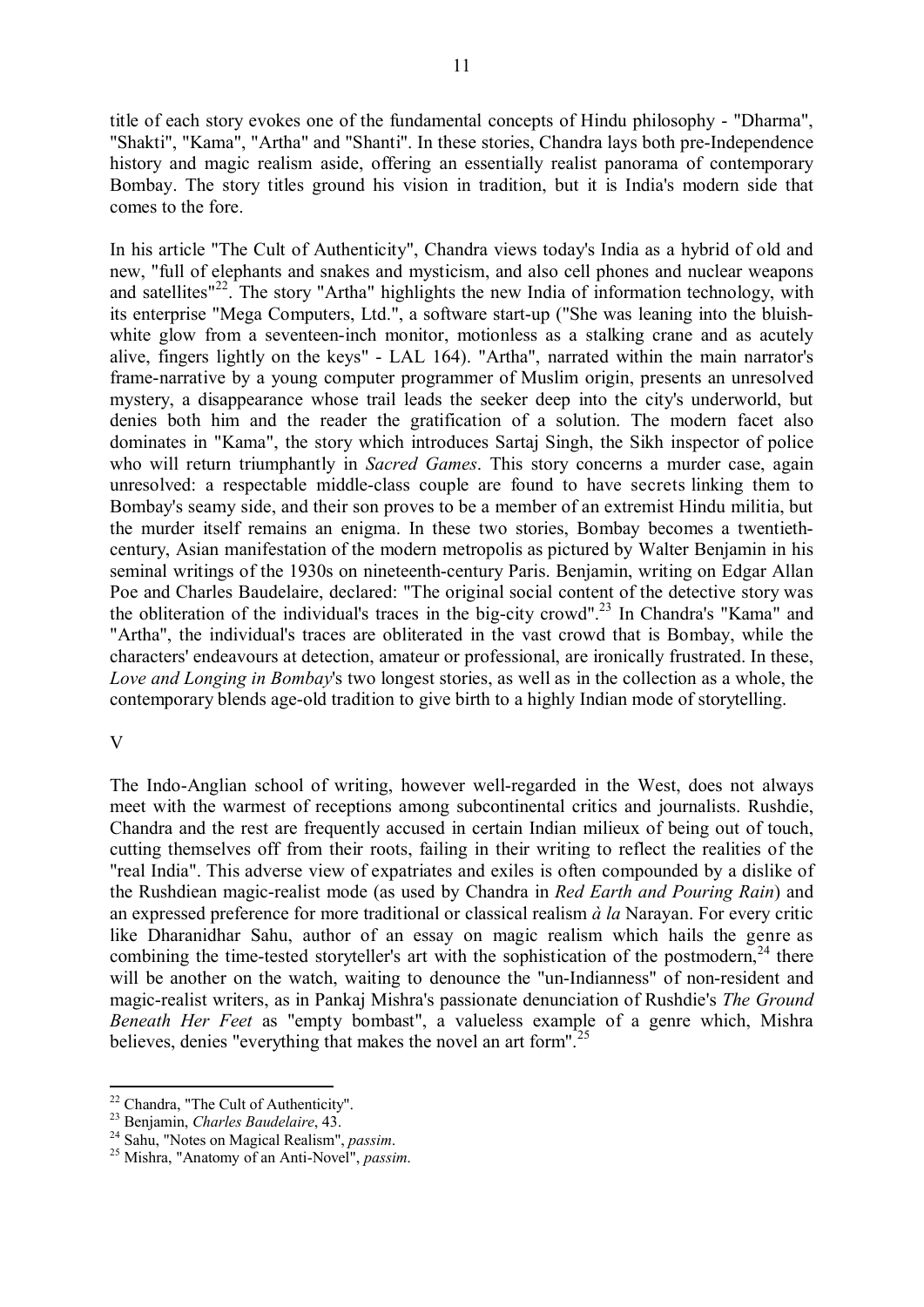Vikram Chandra has not escaped the strictures of the authenticists, and in his already-cited essay "The Cult of Authenticity" he recounts a telling incident. On 12 April 1999, Chandra says, Dr Meenakshi Mukherjee, the noted Delhi-based critic, gave a talk entitled "Indian Fiction in English: the Local and the Global": "She spoke about a book called *Love and Longing in Bombay* by Vikram Chandra. It [she said] has as titles of chapters the Sanskrit words, dharma, kama, artha, etc ... Such language (and choice of words) would embarrass any regional writer writing in an Indian language." Mukherjee's critique effectively implies that diasporic Indian writers are twice damned - damned if they don't write about India, for losing their roots, and damned if they do write on Indian themes, for being "inauthentic" and offering orientalist stereotypes and clichés for the delectation of ill-informed Western readers. In her view (to quote Chandra quoting her), "these writers have to (…) exoticize the Indian landscape to signal their Indianness to the West, in the context of the Western market". Certainly, it cannot be denied that words like "karma" and "dharma" have, since the early 60s, been taken over, often with scant understanding of their cultural context, by Westerners seeking to appropriate Indian spirituality for their own purposes. As Gita Mehta puts it in *Karma Cola*, her remarkable documentary satire on that whole tendency: "Together with their own 'laid backs' and 'mellowed outs' went our Karmas, Sadhanas, Nirvanas, Tantras, and Sanyas … America has taken our most complicated philosophical concepts as its everyday slang". [26](#page-11-0) Meenakshi Mukherjee's position against Chandra was later endorsed by Uma Parameswaran of the University of Winnipeg in Canada, who (though herself a diasporic writer and critic) claimed in an article of 2001 that the novelist had "chosen to misconstrue" Mukherjee's word, seeing Chandra as typifying diasporic writers' alleged "focusing on negative Indian stereotypes" (even if one might think his visible debt to the epic and storytelling traditions should be sufficient refutation of such a charge?) $2^7$ .

Against this kind of authenticist line, Chandra, in "The Cult of Authenticity", strikes back at Mukherjee, establishing convincingly enough that "dharma", "shakti" and the rest, even if they have been misappropriated by spaced-out Californians, are and remain authentic elements of the Indian tradition, both erudite and popular. His riposte deserves quoting at length:

I come from a family of film directors and writers and producers, and I was certain that I'd grown up watching movies with titles like the ones I'd used. So I phoned Ashish Rajadhakshya, editor of "The Encyclopaedia of Indian Cinema", and asked him to put some queries to his database. He came back with some interesting numbers. It seems that to date, 31 feature films called "Dharma" have been made in India; if you allow for variations on the word (like "Dharma Yudh"), that number goes up to 84. Similarly, thirty movies called "Shakti" have been produced; it's 54 if you allow variations. For "Shanti", the numbers are ten and eighteen. For "Kama", three and three. For "Artha", one and six. I suppose some overworked clerk at the Ministry of Permissible Language forgot to send out the right memo to the film industry.<sup>[28](#page-11-2)</sup>

Those willing to sympathise with diasporic writers against the authenticists' would-be norm may conclude that in Vikram Chandra's hands at least, Indo-Anglian writing runs no risk of losing the sustenance of its roots. It may be argued that the experience of expatriation, total or partial, is particularly fertile for intelligent literary creation, since émigré writers, who can never belong fully to either their home country or their land of adoption, are all but forced, as

<sup>&</sup>lt;u>.</u> <sup>26</sup> Mehta, *Karma Cola*, 99.

<span id="page-11-1"></span><span id="page-11-0"></span><sup>27</sup> Parameswaran, "Age: Same Rage", 9, 10.

<span id="page-11-2"></span><sup>&</sup>lt;sup>28</sup> Chandra, "The Cult of Authenticity".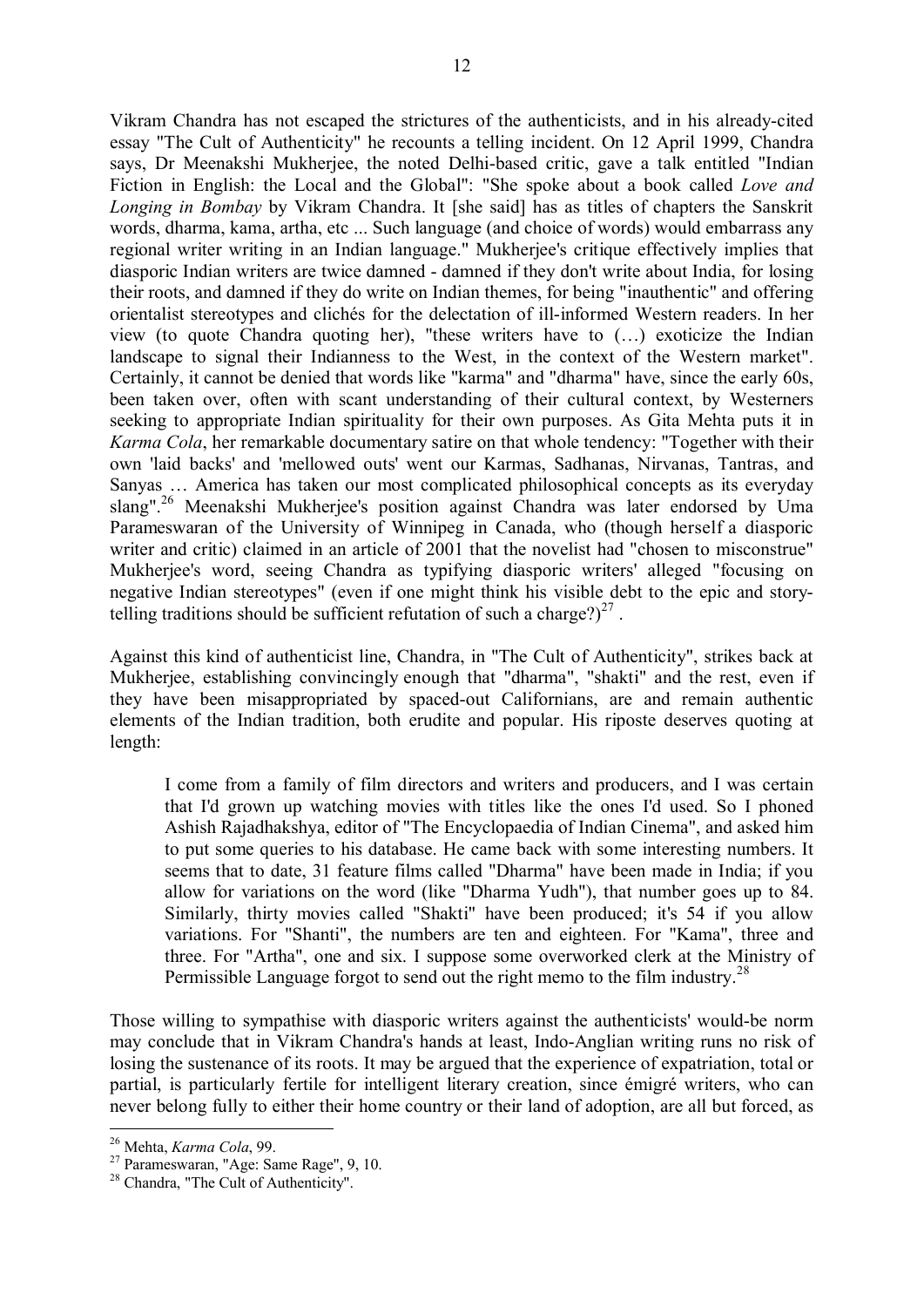global nomads, to develop a critical perspective on both, balancing one set of values against the other in a constant, unresolved tension. Hence the conversion of hybridity and mixity into positive values, and hence, one might wish to claim, the richness of vision exhibited in Chandra's writing, and also in the transcultural fictions of the likes of Anita Desai, Amitav Ghosh or (at least the earlier) Rushdie. As Edward Said eloquently put it in *Culture and Imperialism*, "No one today is purely *one* thing. Labels like Indian, or woman, or Muslim, or American are no more than starting-points, which if followed into actual experience for only a moment are quickly left behind".<sup>[29](#page-12-0)</sup> Those critics who insist that exponents of a particular literature have to be only "one thing", in some impossibly pure, unadulterated fashion, risk missing the plot as the nascent "World Literature" of the twenty-first century unfolds. Meanwhile, in Vikram Chandra's fictional world, the storytelling never stops. \*\*

# **APPENDIX: A NOTE ON** *SACRED GAMES*

Vikram Chandra's third work of fiction, *Sacred Games* (2006), confirms his status as archstoryteller of today's India. The epic tale of Ganesh Gaitonde and Sartaj Singh has won enormous critical praise for, precisely, its yarn-spinning qualities and its intermingling of narratives and voices. The first-person tale of Gaitonde, told as if from the other side of the burning ghats, intertwines with the third-person narrative of Sartaj, as do both with the successive inset stories (which all prove to be kin, at one or other degree, to the main story). The main characters, unlike some in *Red Earth and Pouring Rain*, are not book-reading types, but intertextuality of the literary kind is implied in the detective conventions that Chandra follows (and subverts), as well as in the book's character as urban epic, and critics have variously suggested such presences as Charles Dickens, Fyodor Dostoyevsky, Edgar Allan Poe and Raymond Chandler. There is, of course, also an immediate interextual link within Chandra's own *oeuvre*, through Sartaj Singh as recurring character, with the story "Kama" from *Love and Longing in Bombay*. Most striking, though, is an intertextuality of a different kind, with the literary novel rubbing shoulders with Indian mass culture. Allusions and quotations to Bollywood movies and *filmi* songs are legion in this novel, and here, for scholars of intertextuality or cultural studies, the potential research field offered by Chandra's *Sacred Games* now stands open wide.

<span id="page-12-0"></span><sup>&</sup>lt;u>.</u> <sup>29</sup> Said, *Culture and Imperialism*, 407.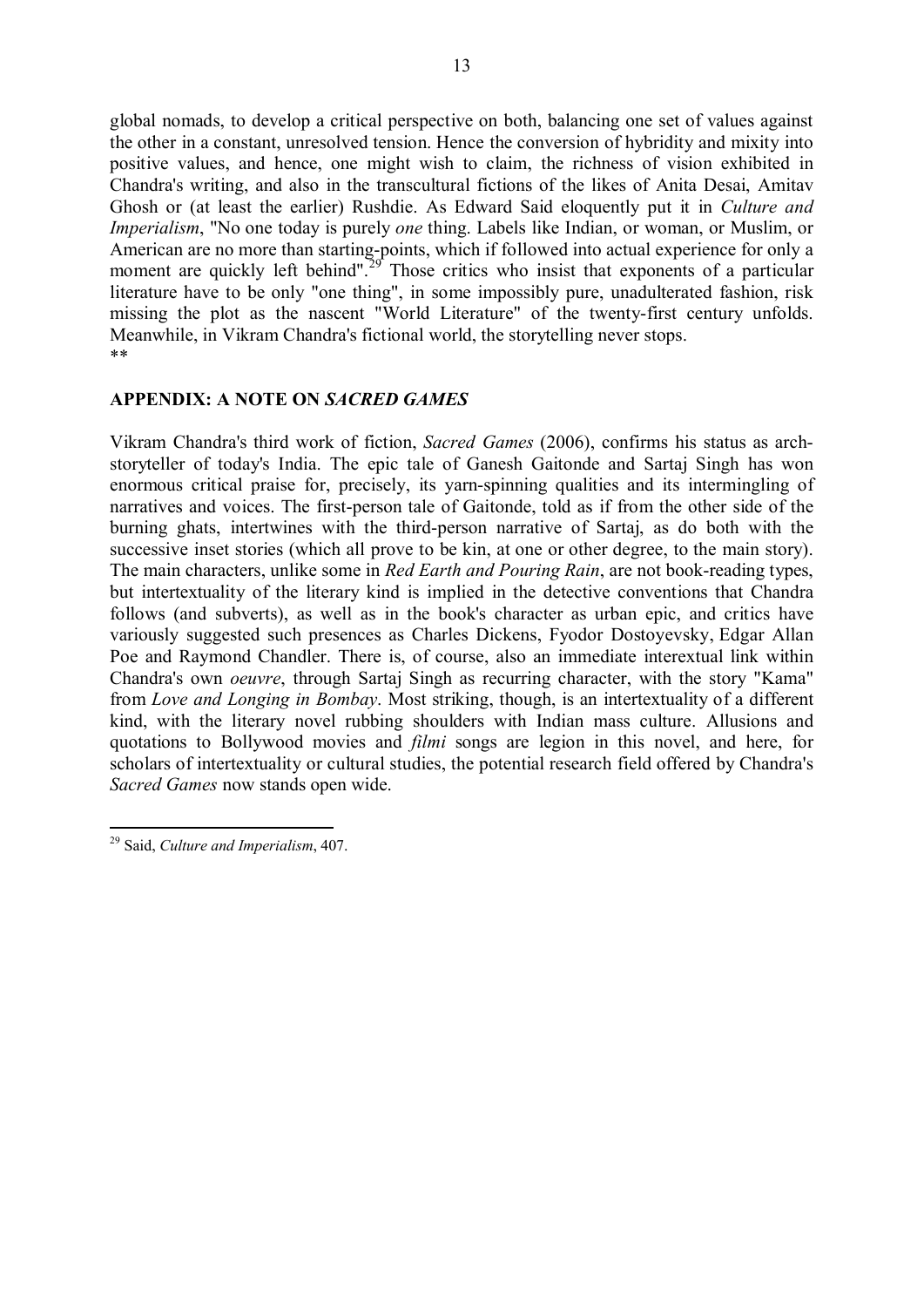#### **WORKS CITED**

Benjamin, Walter. *Charles Baudelaire: A Lyric Poet in the Era of High Capitalism* [1935- 1939]. Trans. Harry Zohn. London: New Left Books, 1973.

Bloom, Harold. *The Western Canon: The Books and School of the Ages*. 1994. Repr. London: Macmillan, 1995.

Borges, Jorge Luis. "El inmortal". Collected 1949. In *El Aleph*. Madrid: Alianza, 1971, 7-28. Trans. as "The Immortal" in *Labyrinths*. Harmondsworth: Penguin, 1970, 135-149.

Borges, Jorge Luis. "Los traductores de las *1001 Noches*". 1935. Collected in *Historia de la eternidad*. Madrid: Alianza, 1971, 107-138. Trans. Esther Allen as "The Translators of *The Thousand and One Nights*". In Lawrence Venuti (ed.), *The Translation Studies Reader*. 2nd edn., New York and London: Routledge, 2004, 94-108.

Chandra, Vikram. *Red Earth and Pouring Rain*. 1995. London: Faber and Faber, 1996.

---, *Love and Longing in Bombay*. London: Faber and Faber, 1997.

---, Interview with Silvia Albertazzi. "A confronto con Vikram Chandra: Contenere il mondo". *Linea d'Ombra* [Milan], 131 (March 1998), 72-75.

---, "The Cult of Authenticity: India's cultural commissars worship 'Indianness' instead of art". *Boston Review* (1999). http://bostonreview.mit.edu/BR25.1/chandra.html.

---, "Frequent Flyer" [in Italian]. In Matteo Baraldi and Maria Chiara Gnocchi (eds.), *Scrivere = Incontrare: Migrazione, multiculturalità, scrittura.* Macerata (Italy): Quodlibet, 2001, 81- 86.

---, *Sacred Games*. London: Faber and Faber, 2006.

Conrad, Joseph. *Lord Jim.* 1900. Harmondsworth: Penguin Popular Classics, 1994.

Cortázar, Julio. "Axolotl". Collected in *Los relatos, 1*. Madrid: Alianza, 1976, 200-205.

Dawood, N.J. (trans.). *Tales from the Thousand and One Nights*. Harmondsworth: Penguin, 1955. New edn. 1973.

Dé, Shobha. *Starry Nights*. New Delhi: Penguin India, 1991.

---, *Strange Obsession*. New Delhi: Penguin India, 1992.

Desai, Anita. "A Sense of Detail and a Sense of Order: Anita Desai Interviewed by Lalita Pandit". In Patrick Colm Hogan and Lalita Pandit (eds.), *Literary India: Comparative Studies in Aesthetics, Colonialism and Culture*, Albany: State University of New York Press, 1995, 153-172.

Khilnani, Sunil. *The Idea of India.* 1997. Harmondsworth: Penguin, 1998.

Kipling, Rudyard. *Kim*. 1901. Harmondsworth: Penguin Popular Classics, 1994.

Macaulay, Thomas Babington. "Minute on Indian Education". 1835. Singapore: National University of Singapore, 2003. <www.scholars.nus.edu.sg/literature/macaulay.html>.

---, "Warren Hastings" (review of G.R. Gleig, *Memoirs of the Life of Warren Hastings*, 1841). 1841. Repr. in Macaulay, *Essays and Lays of Ancient Rome.* London and New York: Longmans, Green and Co., 1888, 595-658.

Mehta, Gita. *Karma Cola*. 1979. New York: Fawcett Columbine, 1990.

Mishra, Pankaj. "Anatomy Of An Anti-Novel". Rev. of Salman Rushdie, *The Ground Beneath Her Feet*. *Outlook* [New Delhi], 9 April 1999. [www.wish.u-net.com/roy/pm\\_rushd.htm.](http://www.wish.u-net.com/roy/pm_rushd.htm)

Mistry, Rohinton. *Tales from Firozsha Baag.* 1987. London: Faber and Faber, 1992.

Ondaatje, Michael. *The English Patient*. London: Bloomsbury Press, 1992. New edn, 1997.

Parameswaran, Uma. "Age, Same Rage: Debates over Indian-English Writings". In Rajeshwar Mittapalli and Pier Paolo Piciucco (eds.), *Studies in Indian Writing in English, Volume 2*. New Delhi: Atlantic Publishers and Distributors, 2001, 1-13.

Poe, Edgar Allan. "A Tale of the Ragged Mountains". 1843. In Poe, ed. Harold Beaver, *The Science Fiction of Edgar Allan Poe*. Harmondsworth: Penguin, 1976.